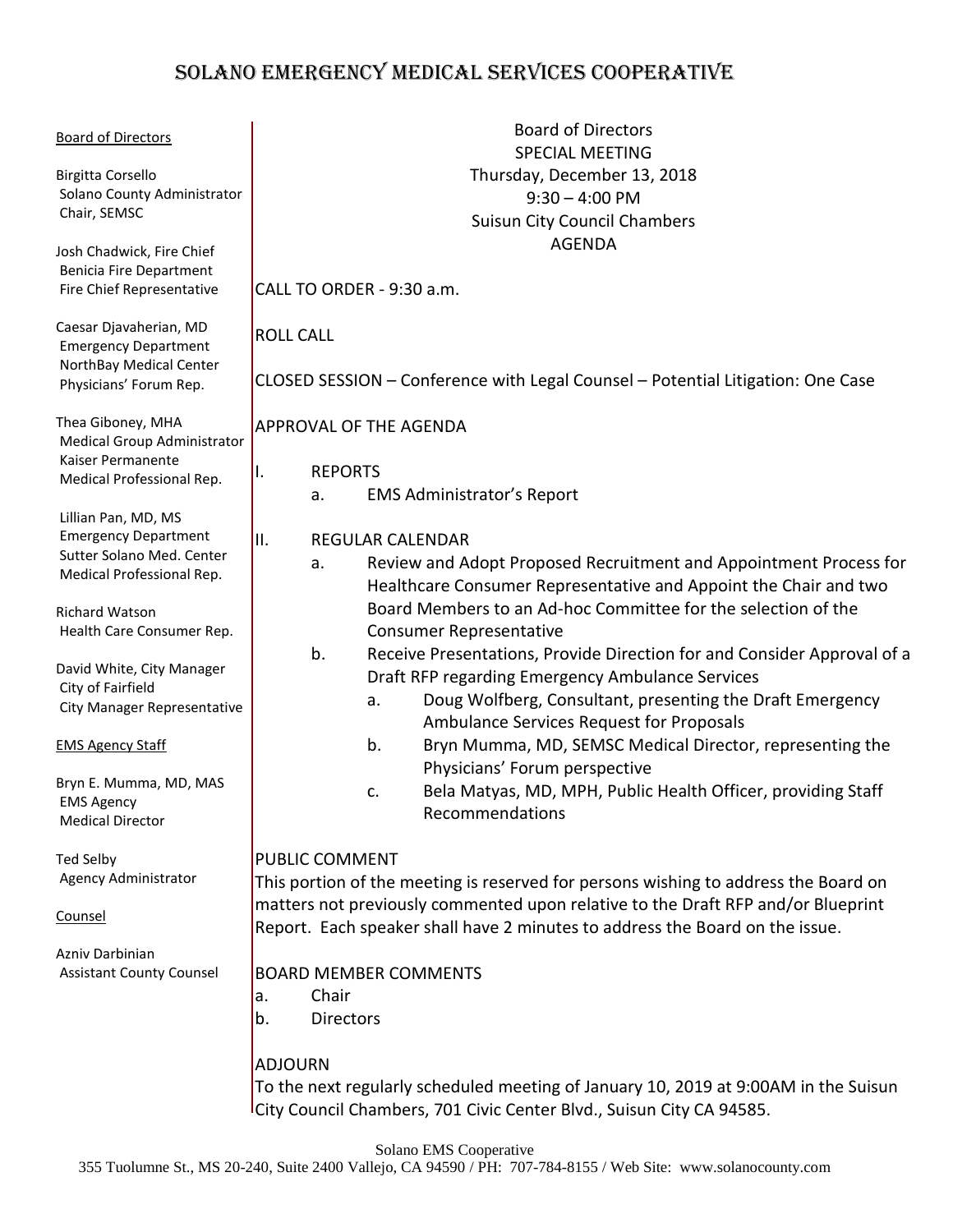**Board of Directors Special Meeting**

# **Meeting Date: 10/11/2018**

## **I. REPORTS**

# **a. EMS Administrator's Report**

Because this is a narrowly focused meeting the Administrator's Report focuses solely upon acknowledgement of some of the contributions made to the local EMS system by two former members of the SEMSC team who have recently passed away.

• On November 6, 2018, Richard Watson, who has been a member of this Board since 2010, passed away. While Richard made many contributions to the EMS system here in Solano County, including serving as the Interim EMS Agency Administrator, prior to being appointed to this Board, he also served as the Director of the California EMS Authority from 1997 – 2005, making contributions to the EMS system statewide. Before becoming involved in the highly specialized field of EMS, Richard served as the County Administrative Officer in Solano County from 1982-1989. Some of the highlights of his career include serving as Executive Director of the County Supervisors Association of California, City Manager of Milbrae, Assistant City Manager of Monterey, as well as many other distinguished positions in city and county government.

In 2017, Richard was honored as the first recipient of the Lifetime Achievement Award from the California EMS Authority because of his efforts on behalf of EMS for children.

• On November 13, 2018, Dr. Aaron Bair, who was our SEMSC Medical Director from 2012 to 2016, passed peacefully in New Orleans surrounded by his loving family. Aaron was only 52. Aaron was a true visionary, he was integral to creating a solid foundation for Solano County's trauma system that will continue to benefit residents and visitors of our community for years to come. In the EMS World, Aaron may be best known for his groundbreaking work in airway management, on which subject he authored numerous publications and was a principle and co-investigator on many research studies. Aaron's contributions in this arena have undoubtedly led to many saved lives

Aaron spent much of his life associated with UC Davis, from medical school through his residency and career. During his tenure Dr. Bair served as Professor of Emergency Medicine, Associate Dean of Continuing Medical Education, and Director of the Center for Virtual Care. In 2016, he took an early medical retirement and relocated to San Diego.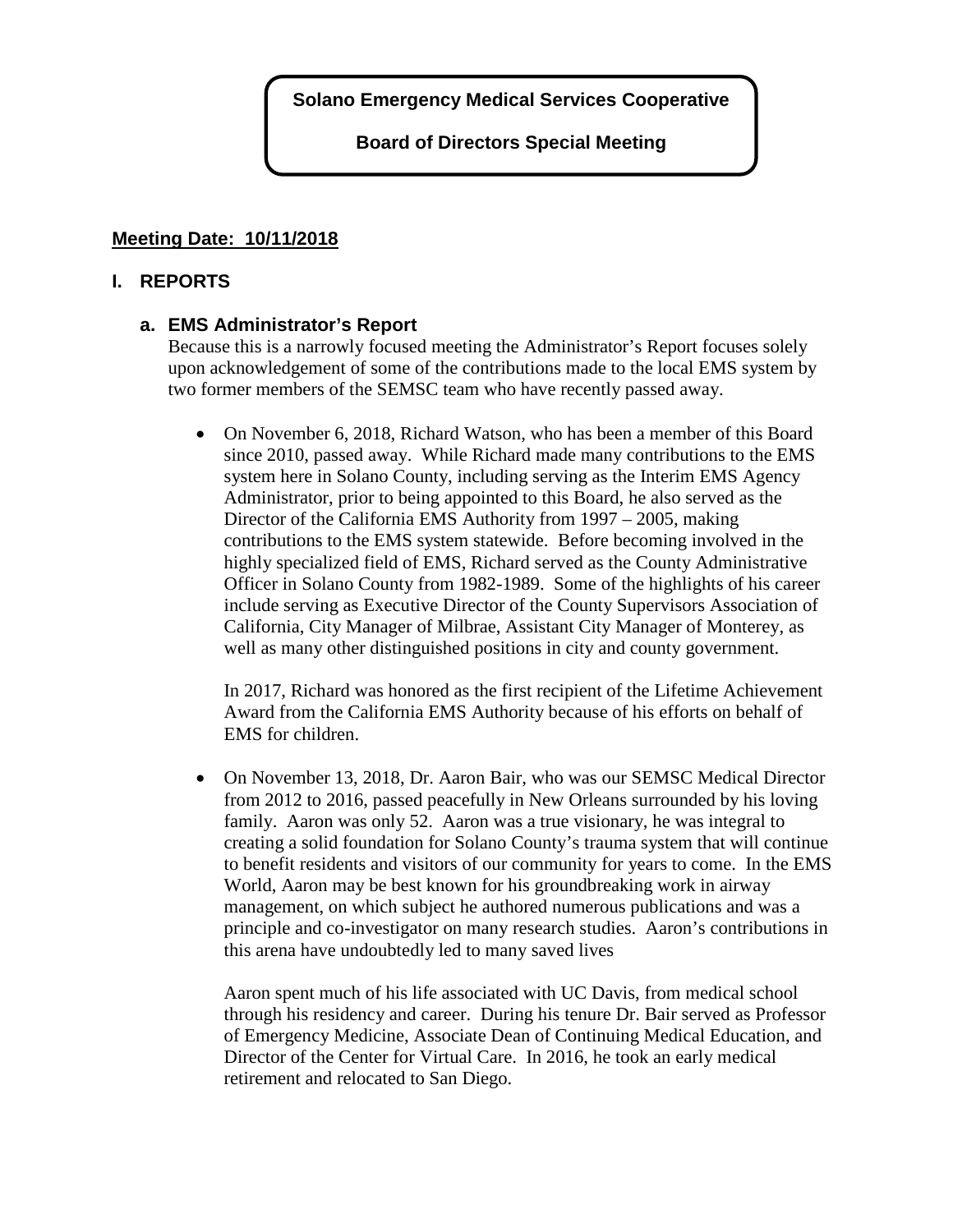**Board of Directors Special Meeting**

## **Meeting Date: 12/13/2018**

## II. **REGULAR CALENDAR**

a. Review and Adopt Proposed Recruitment and Appointment Process for Healthcare Consumer Representative and Appoint the Chair and two Board Members to an Ad-hoc Committee for the selection of the Consumer Representative

# **BACKGROUND**:

Paragraph IX-B of the Joint Powers Agreement states: The Board shall be constituted as follows: The Solano County CAO, one City Manager selected by the Solano County City Managers; one fire chief selected by the Solano-Napa Counties Fire Chiefs organization; two medical professionals (physician, registered nurse, paramedic, hospital administrator, etc.) selected by the hospital with emergency rooms (e.g. North Bay, Sutter Solano and Kaiser); an emergency room physician selected by the Physicians Forum; one healthcare consumer selected by the other six members of the board. Each member of the Board shall serve at the pleasure of the organization that selected the Board member. The Board will comply with the Keene-Maddy Act procedures when appointing the health care consumer. As with the previous two Healthcare Consumer Representatives chosen by SEMSC, we are seeking candidates with knowledge and familiarity in healthcare systems, ambulance services, emergency medicine, or a closely related field.

Staff recommends recruitment for the vacant SEMSC Healthcare Consumer Representative be opened on December 17, 2018 (closing January 18, 2019).

Reflecting the process in 2010, when the SEMSC Board last needed to appoint a Healthcare Consumer Representative to the Board, we recommend the following:

- i. Staff will advertise the position in local news media, to include The Vacaville Reporter, The Daily Republic, and The Vallejo Times Herald; share recruitment notices with the hospitals, City Clerks, the Board Clerk, Solano Coalition for Better Health, Fire Chiefs Association, Emergency Medical Services Administrators Association of California, and Emergency Medical Directors Association of California.
- ii. EMS Staff together with the Ad-hoc Interview Committee will prepare a list of qualified candidates for Ad-hoc Committee interviews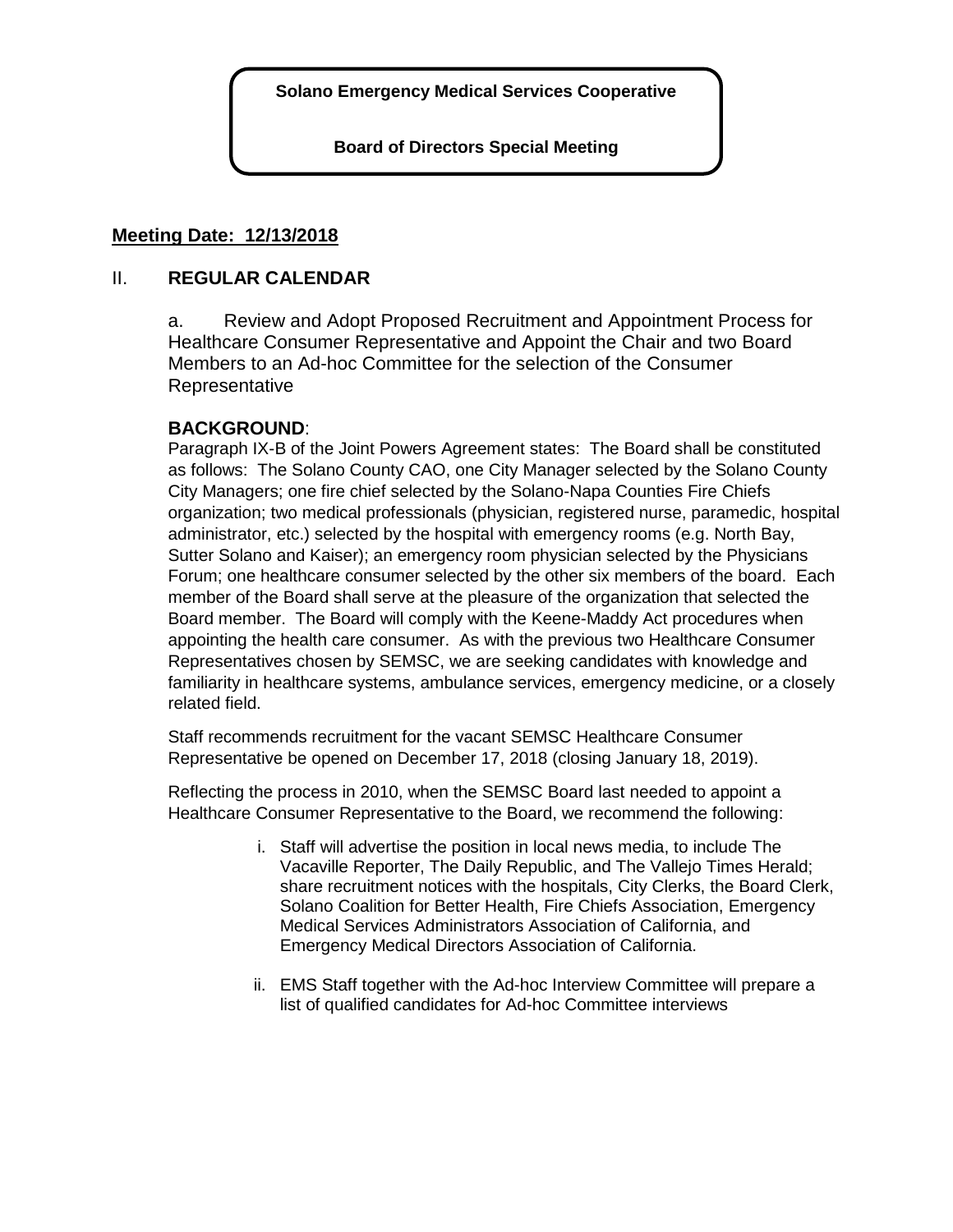**Board of Directors Special Meeting**

- iii. The Ad Hoc Interview Committee will interview candidates and make a recommendation for selection of the Healthcare Consumer Representative to be affirmed by the full Board at the next available Board meeting following completion of the process.
- iv. The SEMSC Board will affirm the Healthcare Consumer Representative

**LEGAL REVIEW SUFFICIENCY**: This item has been reviewed as to form by County Counsel.

#### **BOARD ACTION**:

Motion:

| ________ |
|----------|
|          |

AYES: NAYS:

ABSENT ABSTAIN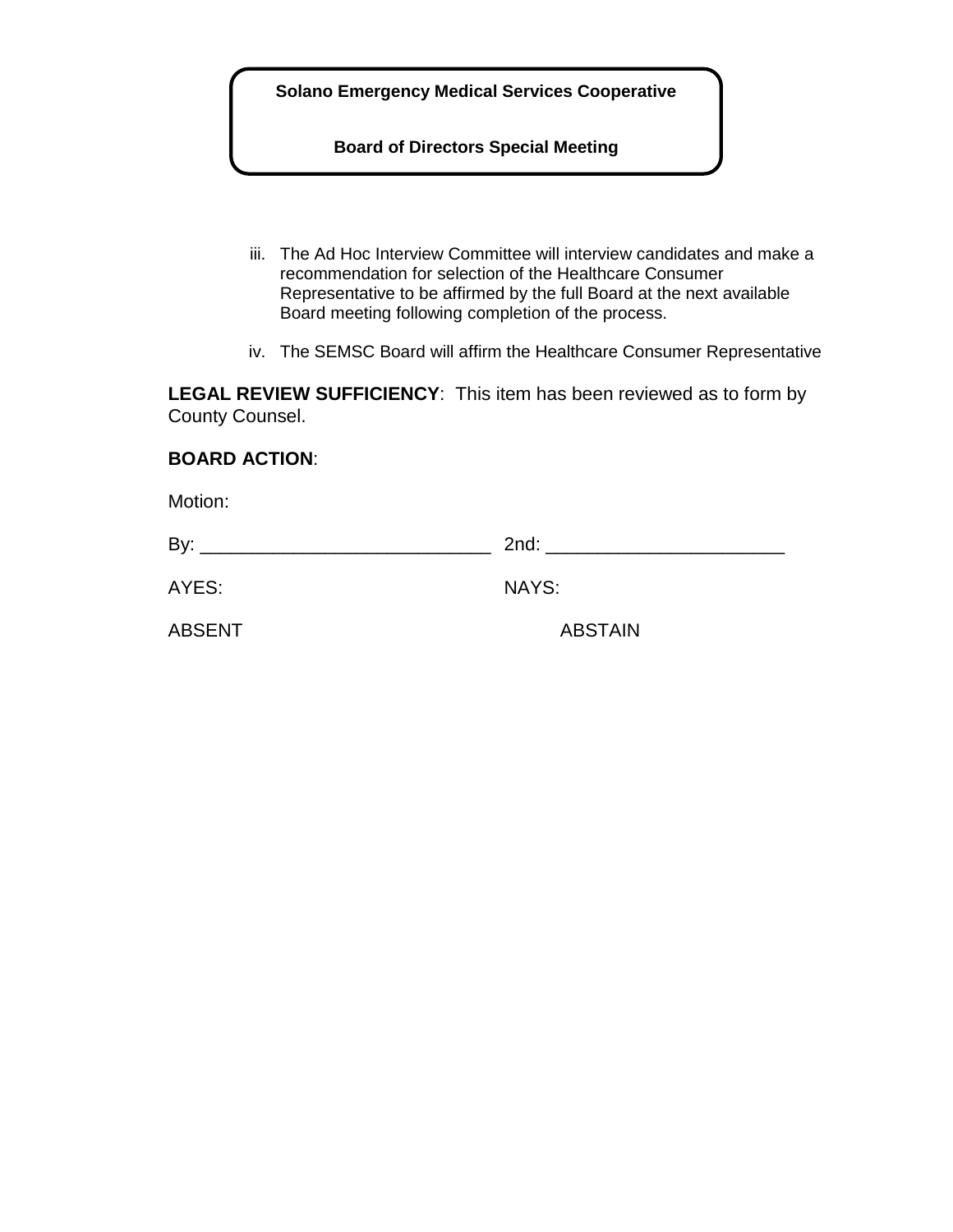**Board of Directors Special Meeting**

#### **Meeting Date: 12/13/2018**

#### II. **REGULAR CALENDAR**

b. Receive Presentations, Provide Direction and Consider Approval of a Draft RFP regarding Emergency Ambulance Services

a. Doug Wolfberg, Consultant, presenting the Draft Emergency Ambulance Services Request for Proposals

#### **BACKGROUND**:

On October 11, 2018, an overview of the EMS System Review and Blueprint Report prepared by the consulting firm, Page, Wolfberg, and Wirth, was presented to the SEMSC Board.

A number of recommendations in the report were deemed controversial, as a result of which stakeholder input was solicited and received by both the consulting firm and SEMSC staff.

As discussed during the October, 11, 2018, Board meeting a draft RFP was distributed to Board Members in advance of this meeting for review.

Mr. Wolfberg will present his recommendations for Board consideration.

**LEGAL REVIEW SUFFICIENCY**: This item has been reviewed as to form by County Counsel.

#### **BOARD ACTION**:

Motion:

 $\mathsf{Bv}: \qquad \qquad \qquad \qquad \text{2nd}:$ 

AYES: NAYS:

ABSENT ABSTAIN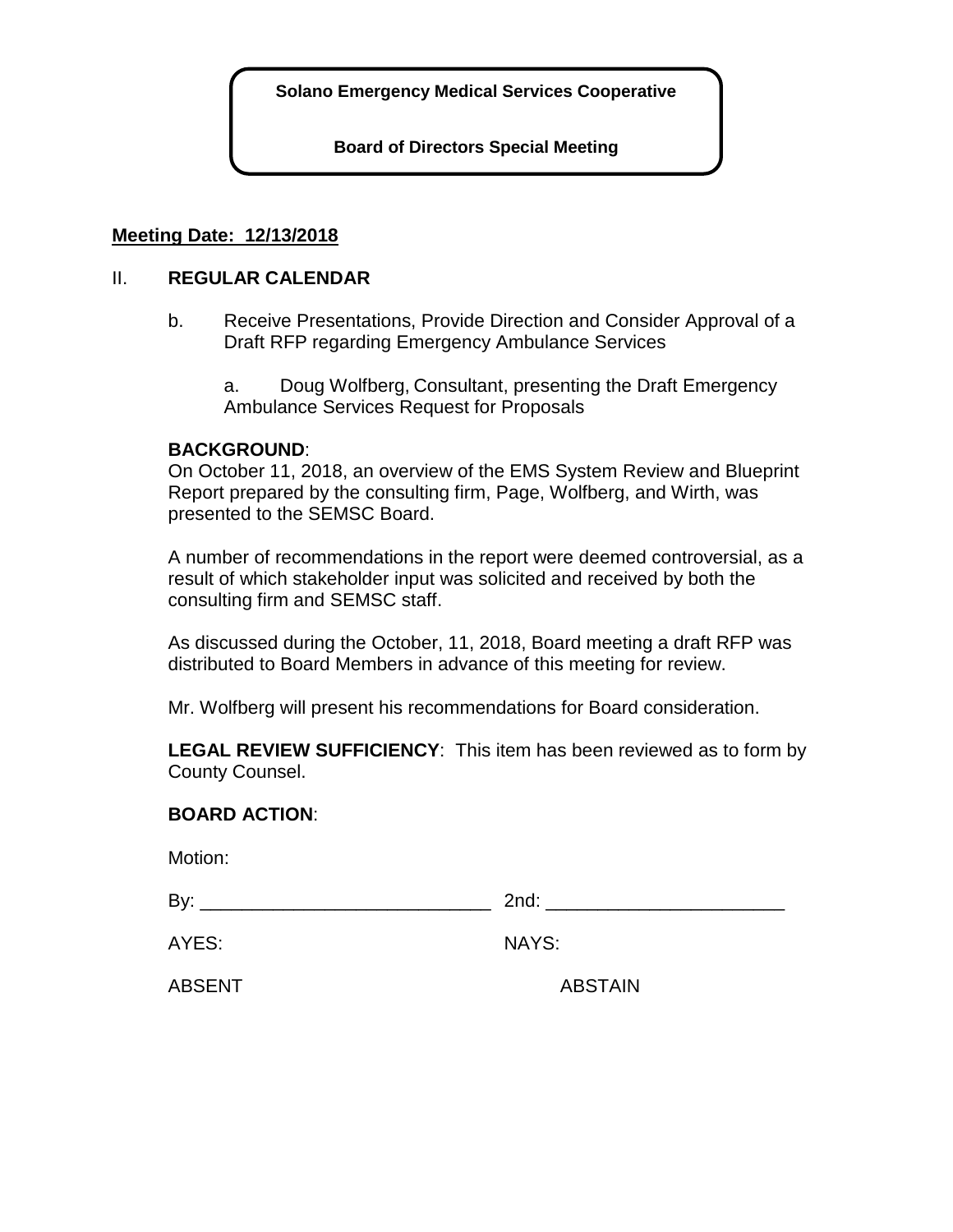**Board of Directors Special Meeting**

## **Meeting Date: 12/13/2018**

#### II. **REGULAR CALENDAR**

b. Receive Presentations, Provide Direction and Consider Approval of a Draft RFP regarding Emergency Ambulance Services

b. Bryn Mumma, MD, SEMSC Medical Director, representing the Physicians' Forum perspective

#### **BACKGROUND**:

A suggestion was made during the October 2018 Quarterly Physicians' Forum meeting to convene a closed meeting of the Physician members to discuss and formulate recommendations for the SEMSC Board related to the recommendations proposed by the consultant in the Blueprint Report and Draft RFP. Dr. Mumma will present a summary of the relevant data and discussion for each item. Below are the recommendations from Physicians' Forum:

#### • **Tiered EMS Response**

Physicians' Forum supports Emergency Medical Dispatch using Medical Priority Dispatch System for Solano County.

Tiered EMS response is also supported, with some low-acuity patients receiving a BLS response.

Physicians' Forum should review and approve the response for each determinant code.

#### • **Centralized EMD**

Physicians' Forum supports a centralized EMD for Solano County's EOA area.

There is concern that a contractor-operated dispatch center may have a conflict of interest in assigning the determinant code and response level. Physicians' Forum supports the centralized EMD being operated by a public entity.

## • **Red Lights & Sirens**

Physicians' Forum supports performance standards around RL&S use, including the proposed performance standards of <50% for responses and <5% for transports.

Physicians' Forum recommends that the RFP suggest - but not require - that bidders implement a driver safety and monitoring program.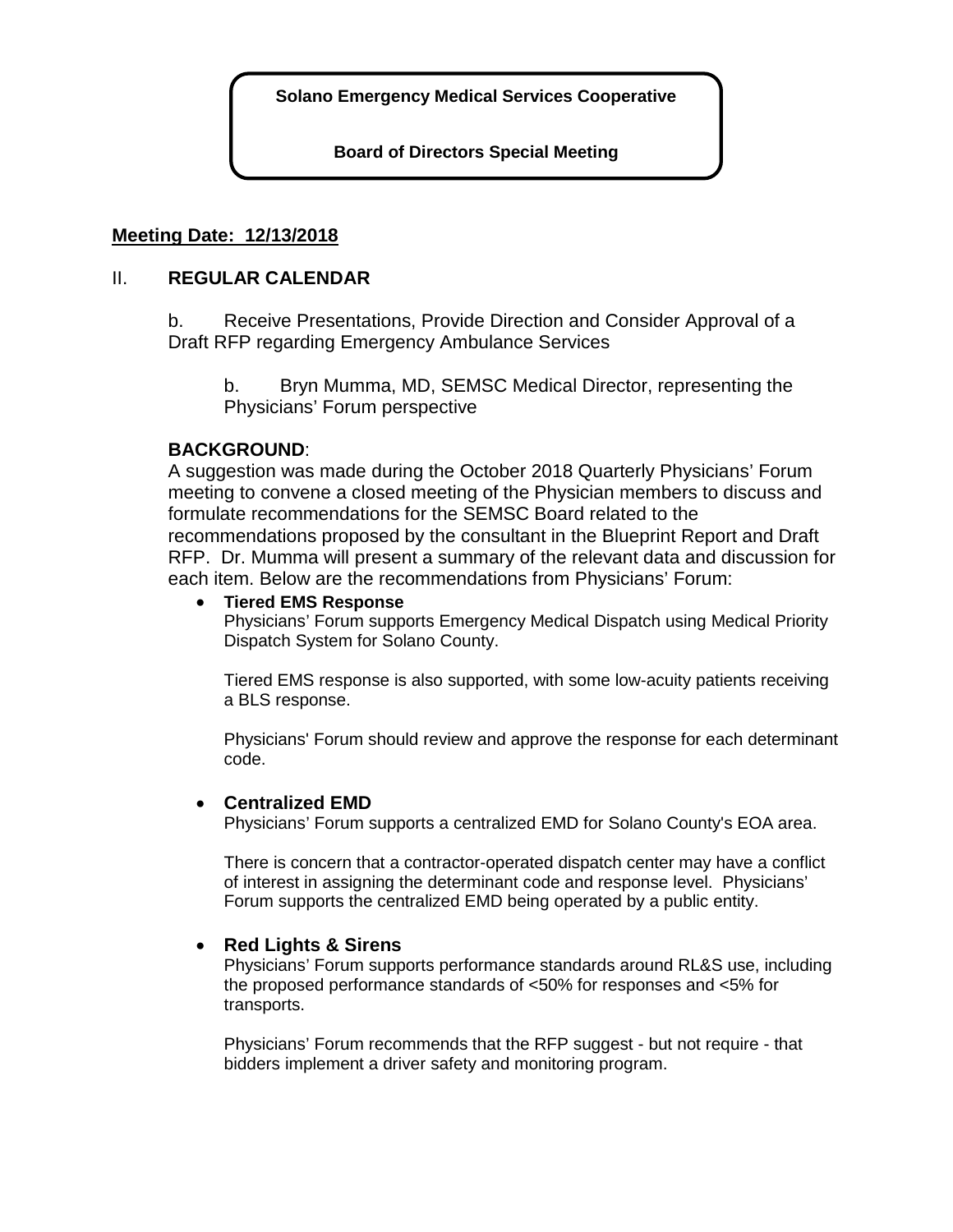**Board of Directors Special Meeting**

#### • **Response Time Performance Standards**

Physicians' Forum proposes consolidating the time performance standards into two categories: HOT and COLD.

Physicians' Forum proposes HOT response times of 9 min (urban) / 15 min (rural) / 30 min (remote); and longer response times for COLD responses, but defer specific metrics to the consultant.

Physicians' Forum proposes shortening the 60 to 90 minute response time for HOT and COLD remote calls. We also propose that response times for remote calls be evaluated quarterly or after 10 calls have been completed, whichever comes last.

#### • **Public-Private Partnership**

Physicians' Forum supports ALS with required first-responder response for higher-acuity (Echo/Delta/Charlie) calls and BLS with optional first-responder response for lower-acuity (Alpha/Bravo) calls.

Physicians' Forum supports the EOA provider payment to the PPP agency only for required first-responder response.

Physicians' Forum does not support payments to the PPP agency for assisting the contractor on scene or accompanying transport.

Physicians' Forum supports a mechanism to ensure collaboration between the fire first-responder and the EOA provider, particularly in situations when the fire first-responder is providing an optional response.

#### • **CCT and Rapid Re-triage**

Physicians' Forum believes that timely availability of CCT for patients in Solano County is of utmost importance. Physicians' Forum concerns that the current system does not always meet patient needs. Physicians' Forum agrees with the intent of CCT inclusion and the response times provided in the RFP but is open to alternative means that can achieve the same goal.

Physicians' Forum supports the removal of rapid re-triage from the EOA contract. Physicians' Forum feels that the closest appropriate service should transport rapid re-triage patients.

#### • **Experience Requirement**

Physicians' Forum believes that high-quality EMS care for the citizens of Solano County is of utmost importance. Physicians' Forum feels that provider size, call volume, and duration of service are very important considerations. Physicians' Forum also feels that innovation should not be stifled in the RFP process.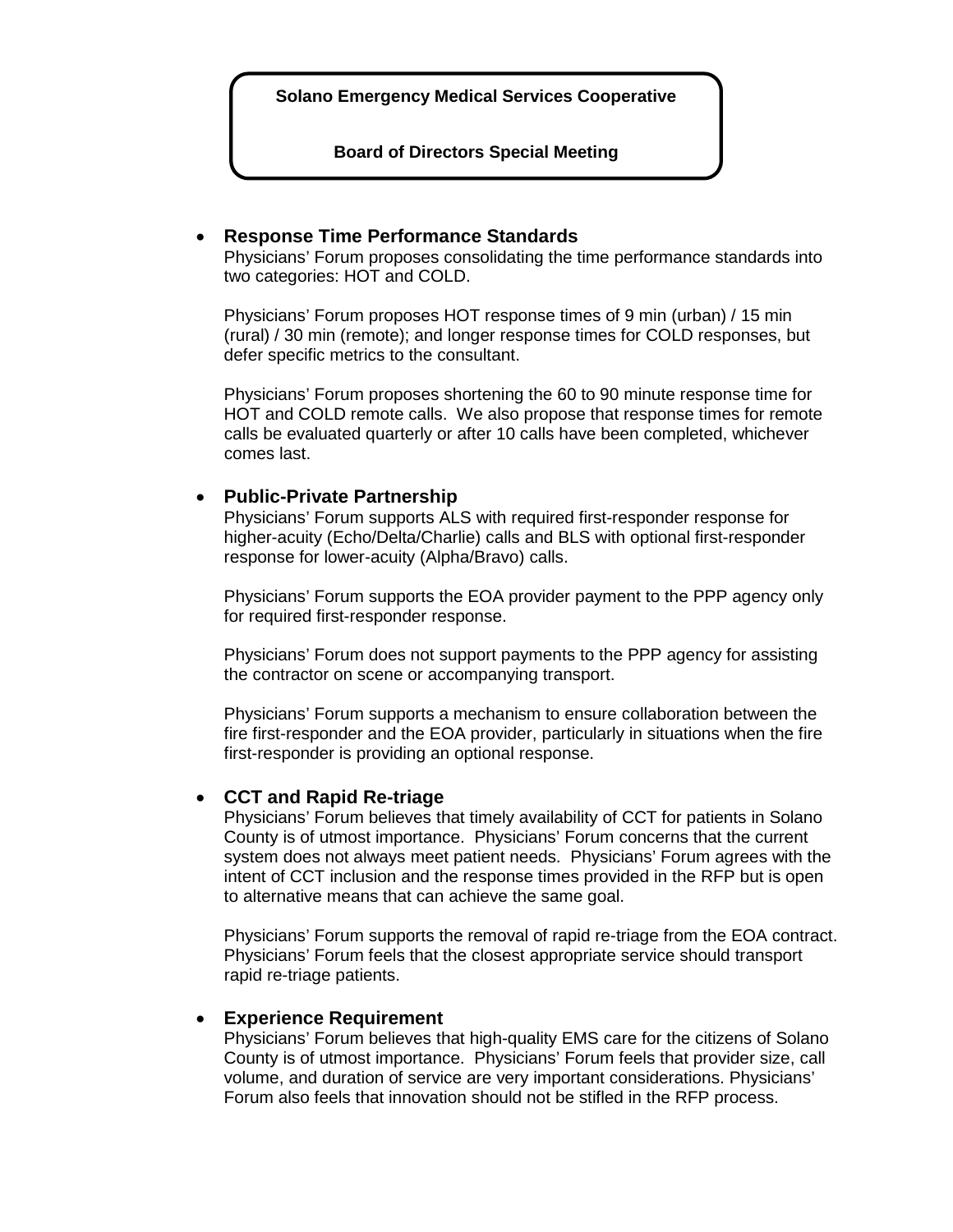**Board of Directors Special Meeting**

**LEGAL REVIEW SUFFICIENCY**: This item has been reviewed as to form by County Counsel.

| <b>BOARD ACTION:</b> |                |  |
|----------------------|----------------|--|
| Motion:              |                |  |
|                      |                |  |
| AYES:                | <b>NAYS:</b>   |  |
| <b>ABSENT</b>        | <b>ABSTAIN</b> |  |
|                      |                |  |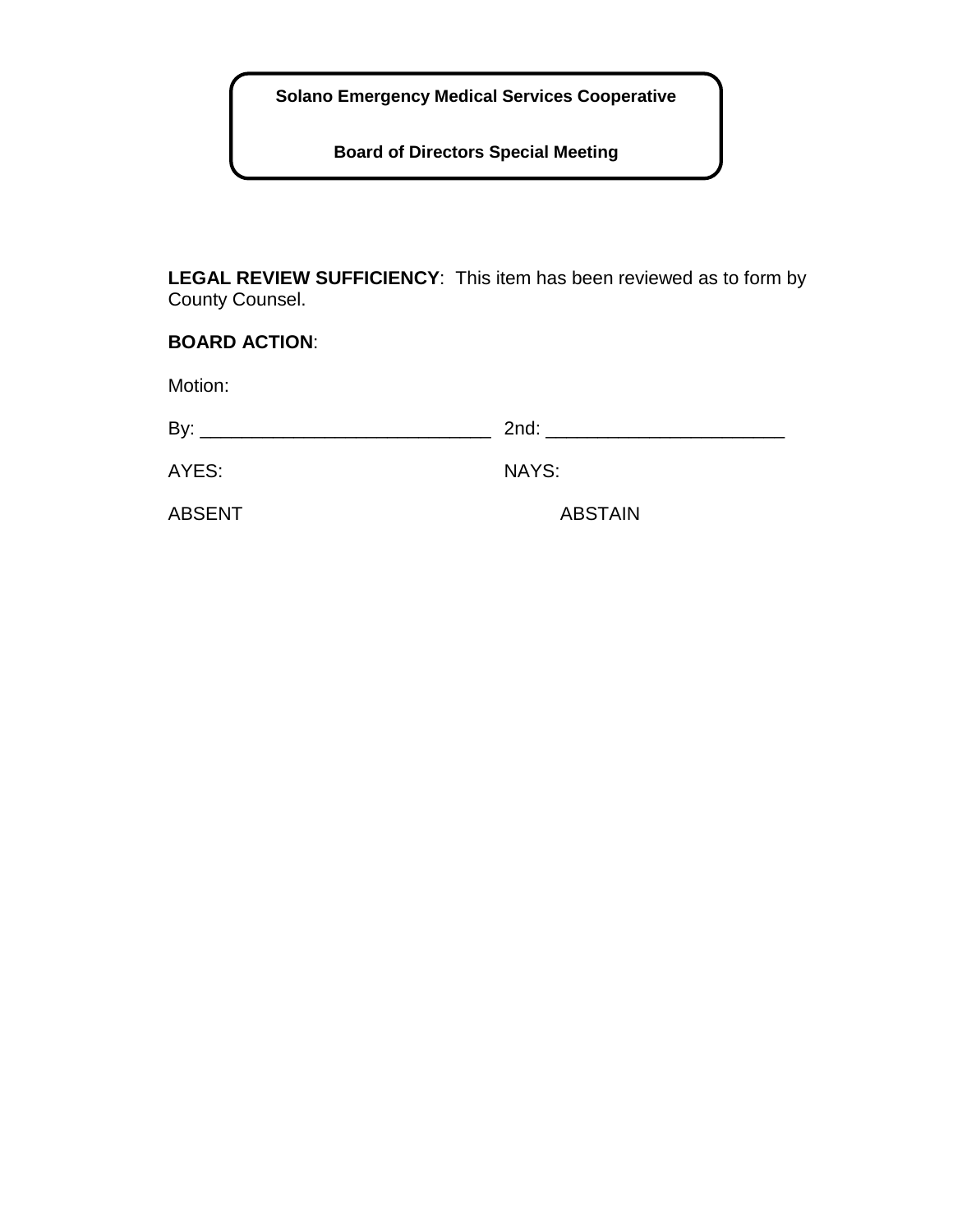**Board of Directors Special Meeting**

# **Meeting Date: 12/13/2018**

## II. **REGULAR CALENDAR**

b. Receive Presentations, Provide Direction for and Consider Approval of a Draft RFP regarding Emergency Ambulance Services

c. Bela Matyas, MD, MPH, Public Health Officer, providing Staff Recommendations

# **BACKGROUND:**

At the SEMSC Board's direction, a vendor has been retained to develop, with stakeholder input, and present to the Board a draft RFP for Emergency Ambulance Services for the Board's consideration. Staff has reviewed the draft RFP and offers the following comments and recommendations.

## • **Regarding Section I. Introduction**

Staff agrees with the selection of a single Contractor for the EOA, and with the Scope of Services for the proposed Contract. Staff recommends that the geographic scope of the EOA be modified to reflect the areas that have continuously (since 1980) received emergency ambulance services provided by the City of Vacaville, save for those portions annexed by the City of Fairfield. Staff agrees with the Term of the Agreement and with the Policy Goals of the Procurement.

## • **Regarding Section II. Procurement Information**

Staff recommends that the Scoring Matrix in Table 2 be modified to increase the Competitive Criteria 4 and 5 Total Points from 250 to 300 and the Competitive Criterion 7 Total Points from 300 to 400, in order to give greater weight to these criteria.

## • **Regarding Section III. The Solano County EMS System**

Staff recommends that the reference to Zone C in the description of the EOA be replaced by "areas that have continuously (since 1980) received emergency ambulance services provided by the City of Vacaville, save for those portions annexed by the City of Fairfield."

## • **Regarding Section IV. Minimum Proposer Requirements**

Staff strongly agrees with the intent of the experience requirement; specifically, staff strongly agrees with the required time frame (5 years) of experience, but alternative means to demonstrate capacity of experience would be acceptable. Staff also agrees with the requirements for reporting Legal Actions, Financial Stability and Insurance.